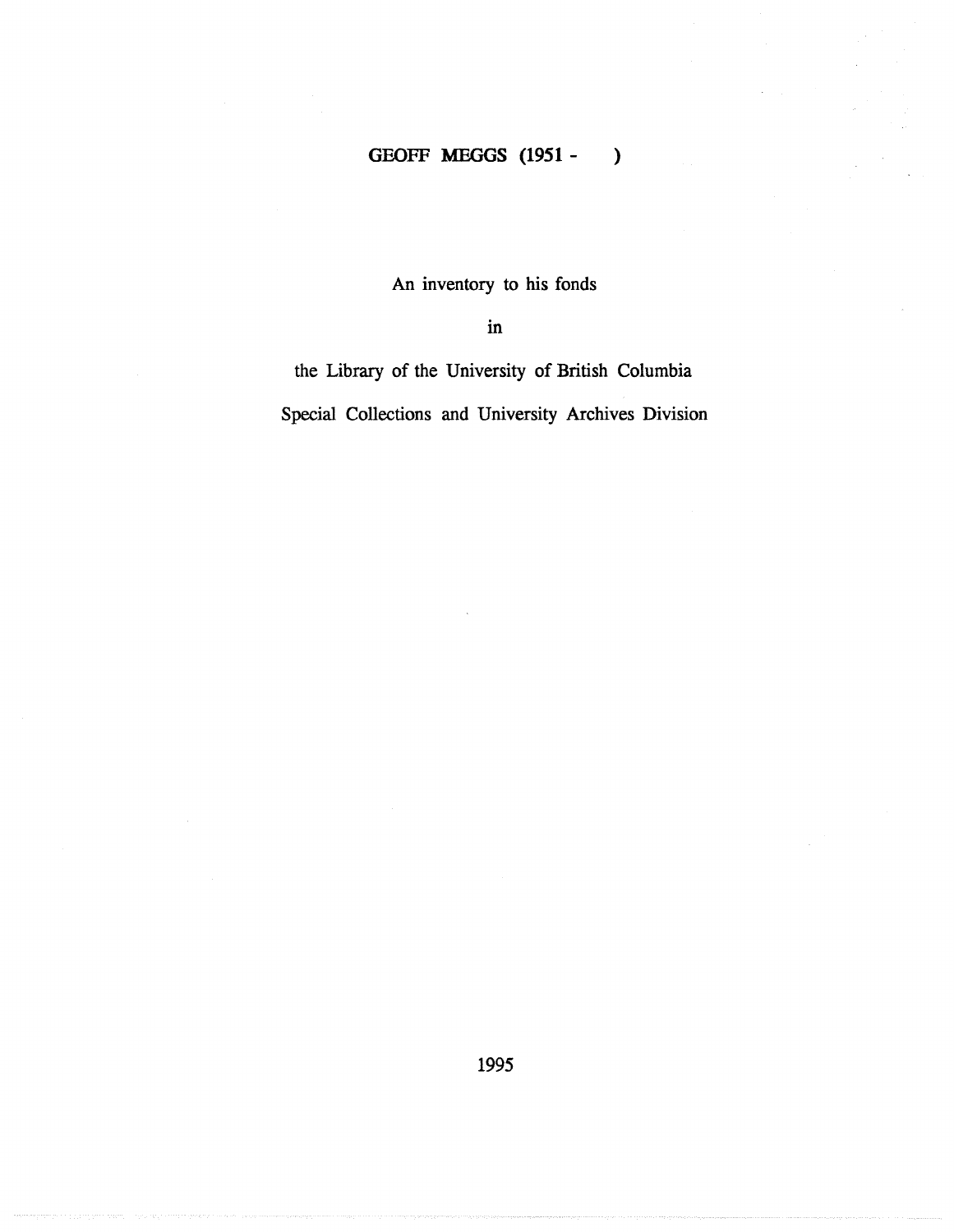#### **BIOGRAPHICAL INFORMATION**

Geoff Meggs is a Vancouver journalist who began his career as an oil and gas reporter and wire service editor. In 1978, he was appointed editor of The Fisherman, a publication of the United Fisherman and Allied Workers Union . His special investigative reports on environmental issues, aboriginal rights and government fisheries policy have won several awards. In 1990, he was appointed as communications director for the Hospital Employees Union.

#### **SCOPE/CONTENTS**

The fonds consists of a final draft of Salmon: The Decline of the British Columbia Fishery which includes footnotes that were deleted in the published version; cassettes (33) and transcripts of interviews used in research for the book; and disks (18) including the various drafts of the book.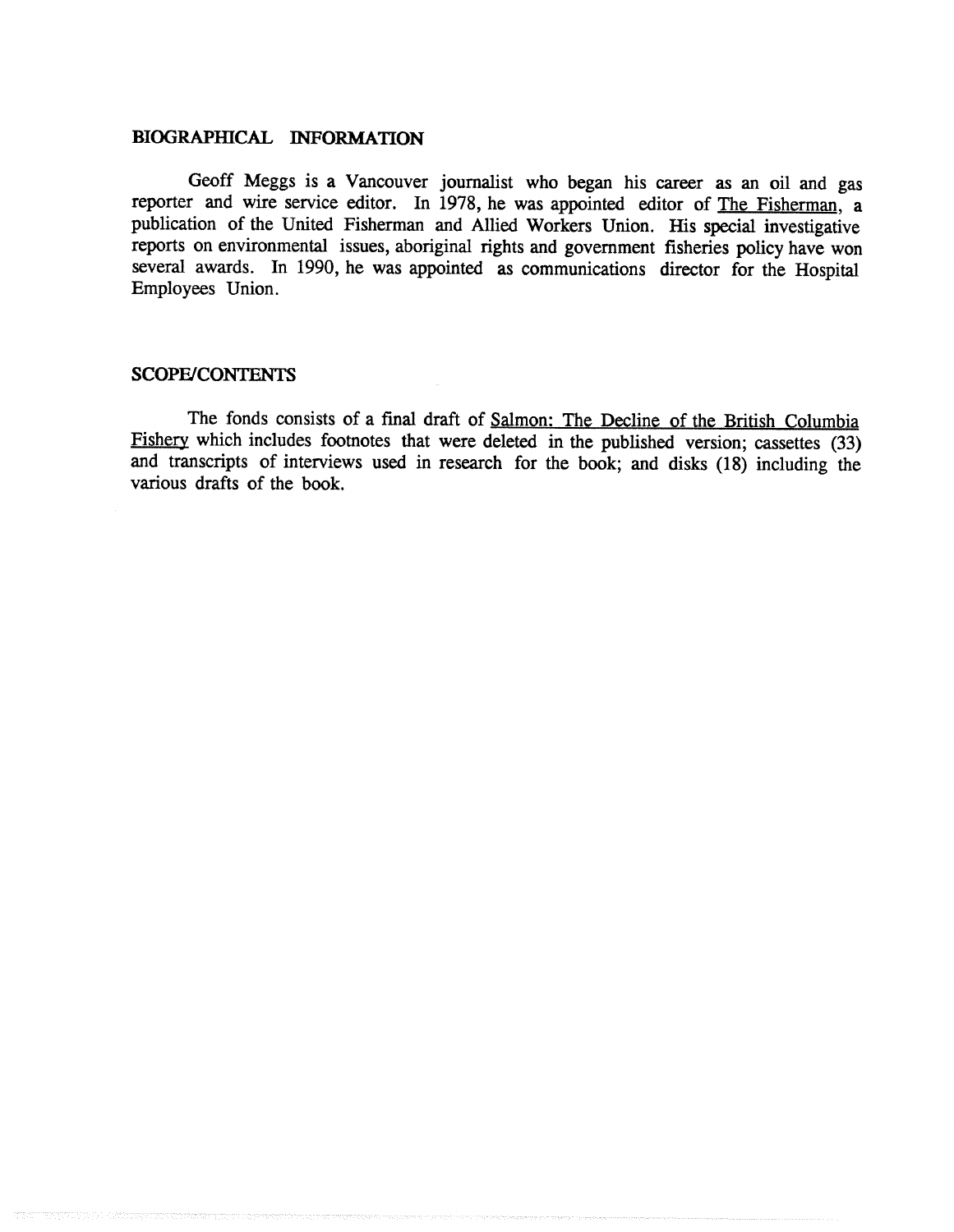#### **MANUSCRIPTS ; BOOK**

**1-(1-7) Salmon: The Decline of the British Columbia Fishery . A late version of the book with footnotes included.** It is slightly different than the printed version.

### **SOUND RECORDINGS: CASSETTES**

**Interviews by Geogg Meggs in researching Salmon**

SP67 (1-33)

| $SP67:1-2$ | Beagle, Mickey (2)                            | June 1990        |
|------------|-----------------------------------------------|------------------|
| SP67:3     | Brown, Emily                                  | <b>July 1990</b> |
| SP67:4-5   | Elders, Lytton about the Hells Gate Slide (2) | November 1989    |
| SP67:6     | Gardiner, Ray                                 | <b>July 1990</b> |
| SP67:7-8   | Gordon, Alex (2)                              | <b>July 1990</b> |
| SP67:9     | Greenwood, Florence                           | <b>July 1990</b> |
| SP67:10    | Griffin, Aarnold                              | June 1990        |
| SP67:11    | Grohn, John                                   | October 1986     |
| SP67:12    | Houvinen, Kaarlo                              | October 1986     |
| SP67:13    | Jackson, Lily                                 | <b>July 1990</b> |
| SP67:14-15 | Macleod, Ron (2)                              | n.d.             |
| SP67:16-17 | Malyea, Aarold (2)                            | n.d.             |
| SP67:18    | Neavy, Dorothy                                | January 1988     |
| SP67:19-20 | Neish, Scotty (2)                             | <b>July 1990</b> |
| SP67:21    | Newa, Scotty                                  | November 1986    |
| SP67:22-24 | Payne, $Reg(3)$                               | <b>July 1990</b> |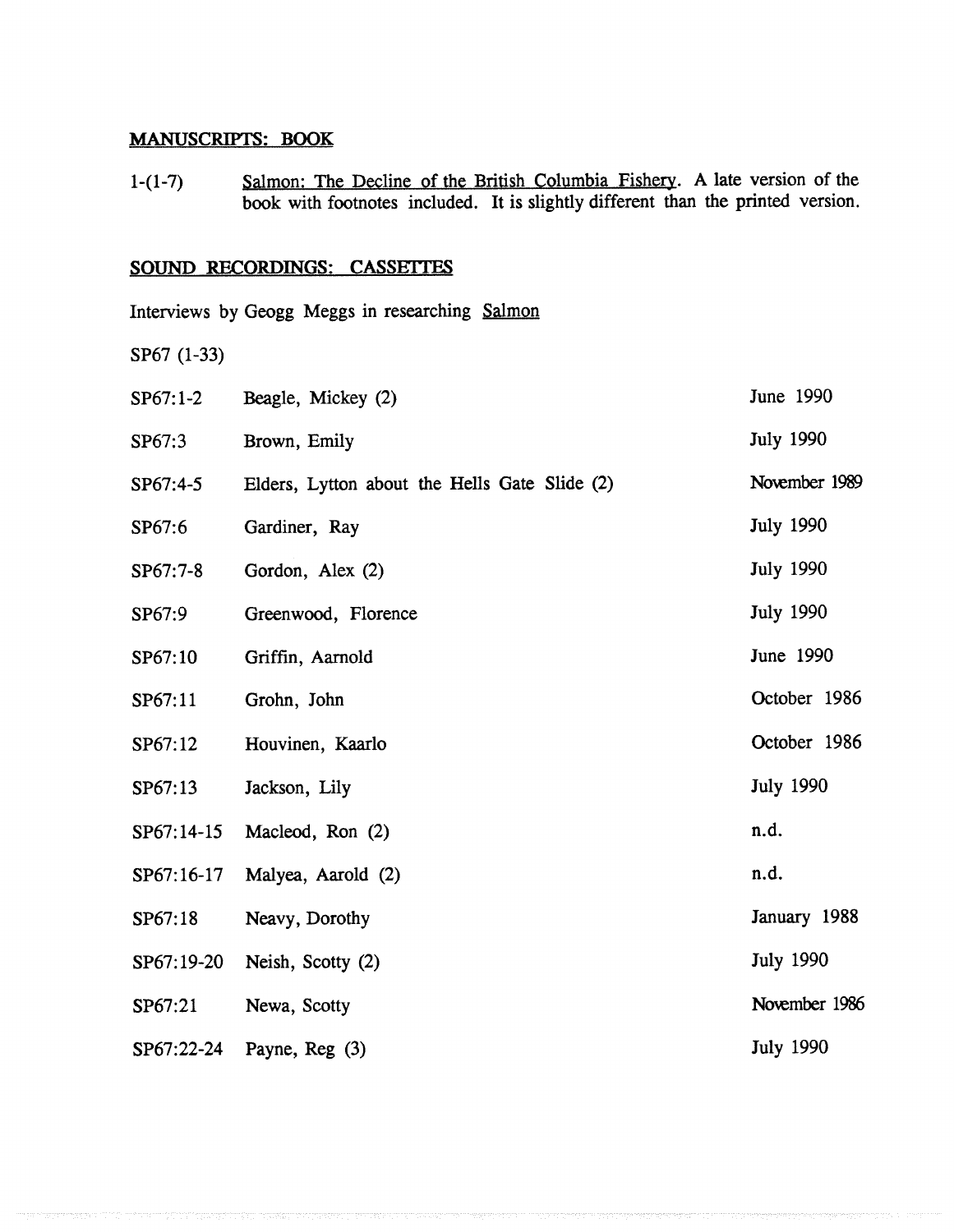|         | $SP67:25-26$ Rivers Inlet $(2)$    | July 1985        |
|---------|------------------------------------|------------------|
|         | $SP67:27-28$ Stavenes, Steve $(2)$ | October 1986     |
| SP67:29 | Sterrit, Neil                      | <b>July 1984</b> |

# **INTERVIEWS**

# Transcripts of interviews

| $1 - 8$ | Beagle, Mickey      | June 8, 1990     |
|---------|---------------------|------------------|
|         | Brown, Emily        | July 4, 1990     |
|         | Capadouca, Jimmy    | July 16, 1985    |
|         | Gardiner, Ray       | July 3, 1990     |
|         | Gordon, Alex        | July 19, 1990    |
|         | Greenwood, Florence | July 4, 1990     |
|         | Griffin, Hal        | June 28, 1990    |
|         | Grohn, John         | October 31, 1986 |
|         | Huovinen, Kaarlo    | October 30, 1986 |
|         | Jackson, Lily       | July 4, 1990     |
|         | Kanelles, Pete      | July 17, 985     |
|         | Malyea, Butch       | October 26, 1986 |
|         | Neish, Scotty       | November 20/86   |
|         | Neish, Scotty       | July 17, 1990    |
|         | Olsen, Fred         | July 7, 1990     |
|         | Pavey, Harry        | July 16, 1985    |
|         | Payne, Reg          | July 16, 1990    |